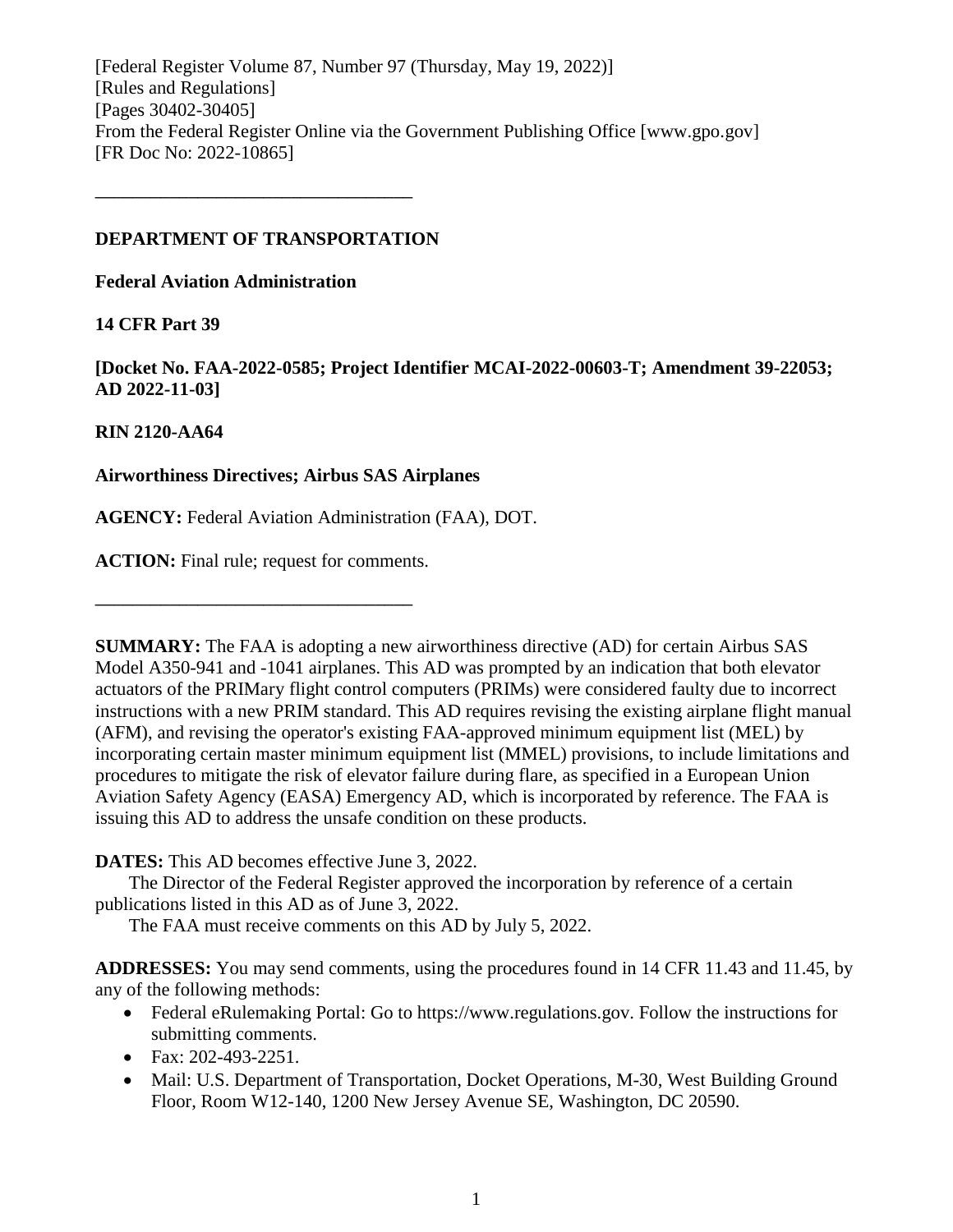• Hand Delivery: U.S. Department of Transportation, Docket Operations, M-30, West Building Ground Floor, Room W12-140, 1200 New Jersey Avenue SE, Washington, DC 20590, between 9 a.m. and 5 p.m., Monday through Friday, except Federal holidays.

For material incorporated by reference (IBR) in this AD, contact EASA, Konrad-Adenauer-Ufer 3, 50668 Cologne, Germany; telephone +49 221 8999 000; email ADs@easa.europa.eu; internet www.easa.europa.eu. You may find this IBR material on the EASA website at https://ad.easa.europa.eu. You may view this material at the FAA, Airworthiness Products Section, Operational Safety Branch, 2200 South 216th St., Des Moines, WA. For information on the availability of this material at the FAA, call 206-231-3195. It is also available in the AD docket at https://www.regulations.gov by searching for and locating Docket No. FAA-2022-0585.

## **Examining the AD Docket**

You may examine the AD docket at https://www.regulations.gov by searching for and locating Docket No. FAA-2022-0585; or in person at Docket Operations between 9 a.m. and 5 p.m., Monday through Friday, except Federal holidays. The AD docket contains this AD, the mandatory continuing airworthiness information (MCAI), any comments received, and other information. The street address for Docket Operations is listed above.

**FOR FURTHER INFORMATION CONTACT:** Dan Rodina, Aerospace Engineer, Large Aircraft Section, International Validation Branch, FAA, 2200 South 216th St., Des Moines, WA 98198; phone 206-231-3225; email Dan.Rodina@faa.gov.

## **SUPPLEMENTARY INFORMATION:**

## **Comments Invited**

The FAA invites you to send any written data, views, or arguments about this final rule. Send your comments to an address listed under ADDRESSES. Include "Docket No. FAA-2022-0585; Project Identifier MCAI-2022-00603-T" at the beginning of your comments. The most helpful comments reference a specific portion of the final rule, explain the reason for any recommended change, and include supporting data. The FAA will consider all comments received by the closing date and may amend this final rule because of those comments.

Except for Confidential Business Information (CBI) as described in the following paragraph, and other information as described in 14 CFR 11.35, the FAA will post all comments received, without change, to https://www.regulations.gov, including any personal information you provide. The agency will also post a report summarizing each substantive verbal contact received about this final rule.

#### **Confidential Business Information**

CBI is commercial or financial information that is both customarily and actually treated as private by its owner. Under the Freedom of Information Act (FOIA) (5 U.S.C. 552), CBI is exempt from public disclosure. If your comments responsive to this AD contain commercial or financial information that is customarily treated as private, that you actually treat as private, and that is relevant or responsive to this AD, it is important that you clearly designate the submitted comments as CBI. Please mark each page of your submission containing CBI as "PROPIN." The FAA will treat such marked submissions as confidential under the FOIA, and they will not be placed in the public docket of this AD. Submissions containing CBI should be sent to Dan Rodina, Aerospace Engineer, Large Aircraft Section, International Validation Branch, FAA, 2200 South 216th St., Des Moines, WA 98198; phone 206-231-3225; email Dan.Rodina@faa.gov. Any commentary that the FAA receives which is not specifically designated as CBI will be placed in the public docket for this rulemaking.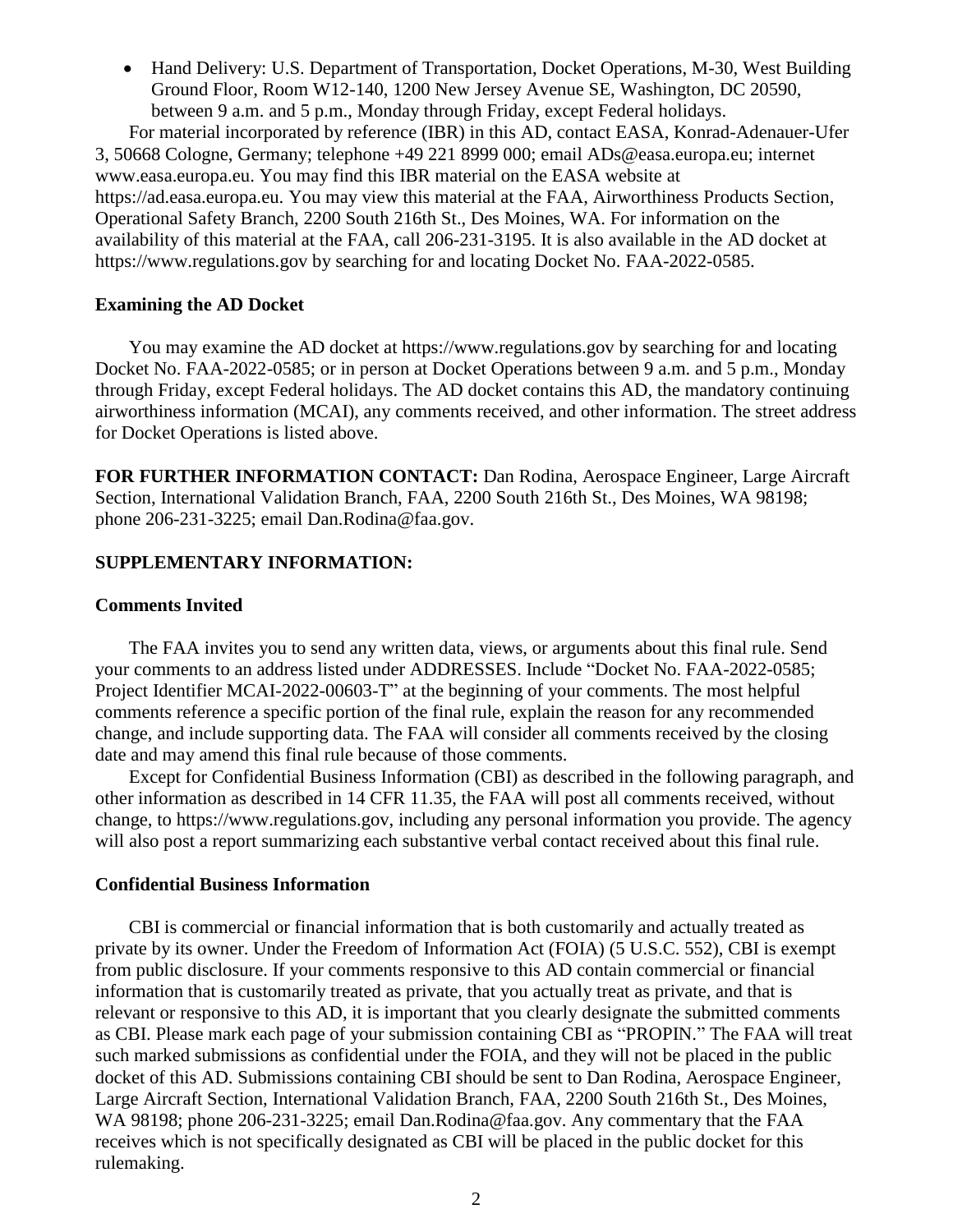#### **Background**

EASA, which is the Technical Agent for the Member States of the European Union, has issued EASA Emergency AD 2022-0079-E, dated May 5, 2022 (EASA Emergency AD 2022-0079-E) (also referred to as the MCAI), to correct an unsafe condition for certain Airbus SAS Model A350-941 and -1041 airplanes.

This AD was prompted by a report of PRIMs that indicated that both elevator actuators were considered faulty. Subsequent investigations identified incorrect instructions that had been implemented with the introduction of the PRIM P13 standard, which is part of the flight control and guidance system (FCGS) X13 standard installed in airplanes in production through Airbus modification 115496 and in service through Airbus Service Bulletin A350-42-P017. The FAA is issuing this AD to address the faulty FCGS X13 standard, which could lead to loss of control of the elevator surfaces, possibly resulting in loss of control of the airplane. See the MCAI for additional background information.

#### **Related Service Information Under 1 CFR Part 51**

EASA Emergency AD 2022-0079-E specifies procedures for revising the Limitations and Normal Procedures sections of the existing AFM, and revising the operator's existing FAA-approved MEL by incorporating MMEL provisions, to include limitations and procedures to mitigate the risk of elevator failure during flare. This material is reasonably available because the interested parties have access to it through their normal course of business or by the means identified in the ADDRESSES section.

#### **FAA's Determination**

These products have been approved by the aviation authority of another country and are approved for operation in the United States. Pursuant to the FAA's bilateral agreement with this State of Design Authority, it has notified the FAA of the unsafe condition described in the MCAI described above. The FAA is issuing this AD after determining that the unsafe condition described previously is likely to exist or develop on other products of these same type designs.

#### **Requirements of This AD**

This AD requires accomplishing the actions specified in EASA Emergency AD 2022-0079-E described previously, except for any differences identified as exceptions in the regulatory text of this AD.

EASA Emergency AD 2022-0079-E requires operators to revise the AFM and "inform all flight crews, and, thereafter, operate the aeroplane accordingly." However, this AD does not specifically require those actions as those actions are already required by FAA regulations. FAA regulations require operators furnish to pilots any changes to the AFM (for example, 14 CFR 121.137), and to ensure the pilots are familiar with the AFM (for example, 14 CFR 91.505). As with any other flightcrew training requirement, training on the updated AFM content is tracked by the operators and recorded in each pilot's training record, which is available for the FAA to review. FAA regulations also require pilots to follow the procedures in the existing AFM including all updates. 14 CFR 91.9 requires that any person operating a civil aircraft must comply with the operating limitations specified in the AFM. Therefore, including a requirement in this AD to operate the airplane according to the revised AFM would be redundant and unnecessary.

Similarly, EASA Emergency AD 2022-0079-E specifies amending the operator's MEL and, thereafter, "operating the aeroplane accordingly." However, this AD does not include specific operating requirements as they are already required by FAA regulations. FAA regulations (14 CFR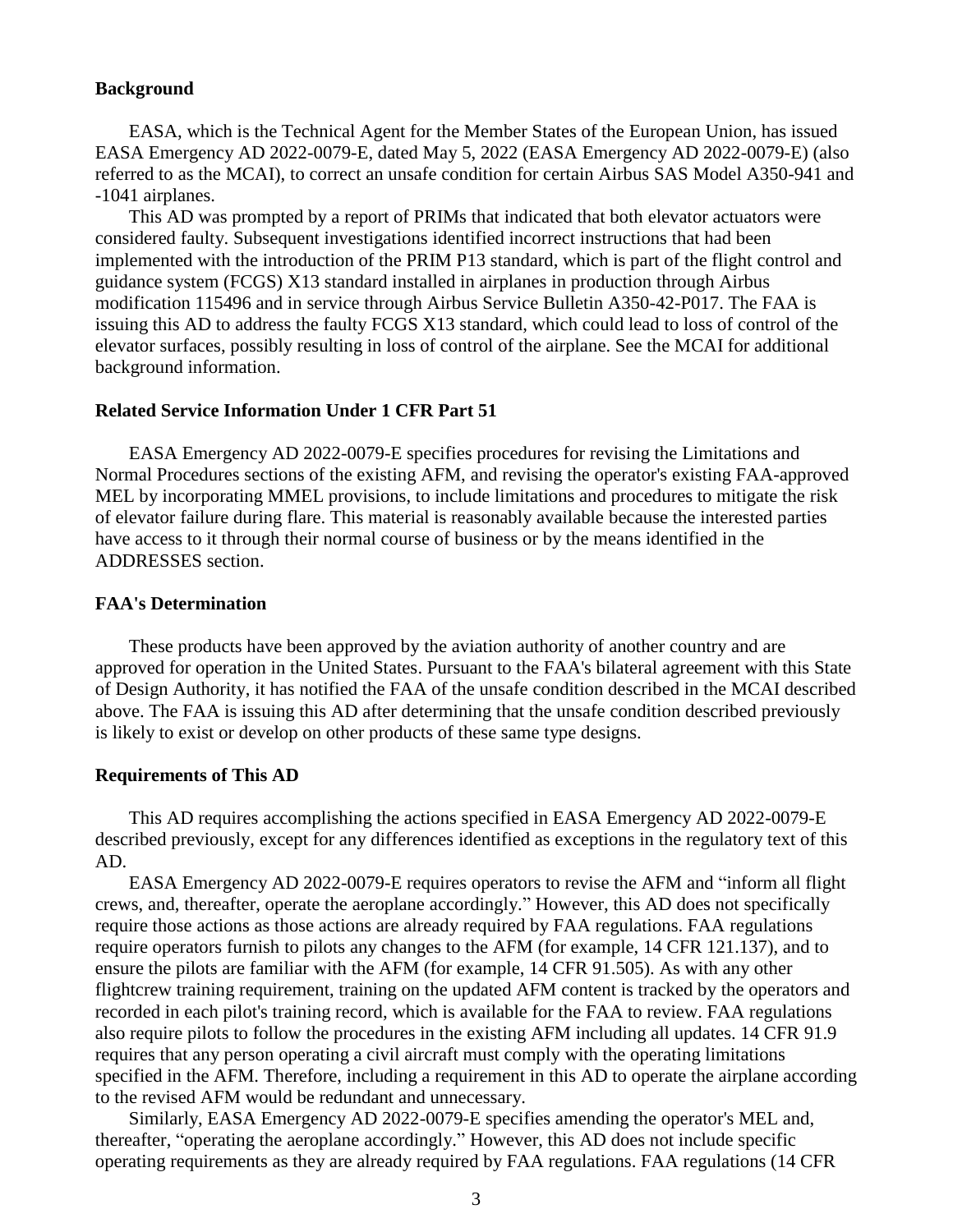121.628(a)(2)) require operators to provide pilots with access to all of the information contained in the operator's minimum equipment list (MEL). Furthermore, 14 CFR 121.628(a)(5) requires airplanes to be operated under all applicable conditions and limitations contained in the operator's MEL. Therefore, including a requirement in this AD to operate the airplane according to the revised MEL would be redundant and unnecessary.

#### **Explanation of Required Compliance Information**

In the FAA's ongoing efforts to improve the efficiency of the AD process, the FAA developed a process to use some civil aviation authority (CAA) ADs as the primary source of information for compliance with requirements for corresponding FAA ADs. The FAA has been coordinating this process with manufacturers and CAAs. As a result, EASA Emergency AD 2022-0079-E is incorporated by reference in this AD. This AD requires compliance with EASA Emergency AD 2022-0079-E in its entirety through that incorporation, except for any differences identified as exceptions in the regulatory text of this AD. Using common terms that are the same as the heading of a particular section in EASA Emergency AD 2022-0079-E does not mean that operators need comply only with that section. For example, where the AD requirement refers to "all required actions and compliance times," compliance with this AD requirement is not limited to the section titled "Required Action(s) and Compliance Time(s)" in EASA Emergency AD 2022-0079-E. Service information required by EASA Emergency AD 2022-0079-E for compliance will be available at https://www.regulations.gov by searching for and locating Docket No. FAA-2022-0585 after this AD is published.

## **Interim Action**

The FAA considers this AD interim action. If final action is later identified, the FAA might consider further rulemaking then.

#### **FAA's Justification and Determination of the Effective Date**

Section 553(b)(3)(B) of the Administrative Procedure Act (APA) (5 U.S.C. 551 et seq.) authorizes agencies to dispense with notice and comment procedures for rules when the agency, for "good cause," finds that those procedures are "impracticable, unnecessary, or contrary to the public interest." Under this section, an agency, upon finding good cause, may issue a final rule without providing notice and seeking comment prior to issuance. Further, section 553(d) of the APA authorizes agencies to make rules effective in less than thirty days, upon a finding of good cause.

An unsafe condition exists that requires the immediate adoption of this AD without providing an opportunity for public comments prior to adoption. The FAA has found that the risk to the flying public justifies forgoing notice and comment prior to adoption of this rule because incorrect logic in the PRIMs may cause the PRIM computers to inadvertently lose control over their respective elevator actuators during flare phase, depending on flight conditions, potentially affecting every flight and possibly resulting in loss of control of the airplane in a critical phase of flight. Given the significance of the risk presented by this unsafe condition, it must be immediately addressed. Accordingly, notice and opportunity for prior public comment are impracticable and contrary to the public interest pursuant to  $5$  U.S.C.  $553(b)(3)(B)$ .

In addition, the FAA finds that good cause exists pursuant to 5 U.S.C. 553(d) for making this amendment effective in less than 30 days, for the same reasons the FAA found good cause to forgo notice and comment.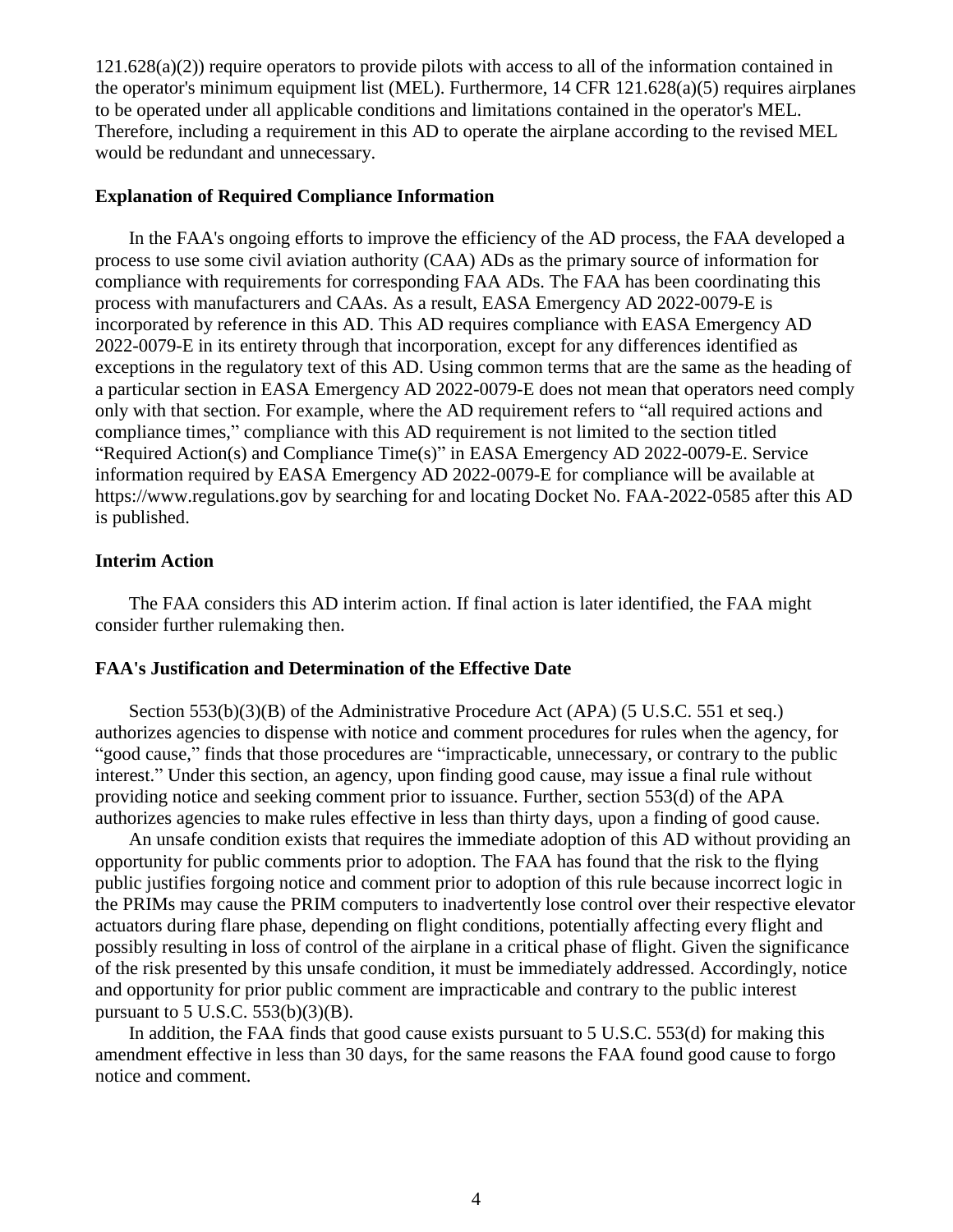#### **Regulatory Flexibility Act (RFA)**

The requirements of the RFA do not apply when an agency finds good cause pursuant to 5 U.S.C. 553 to adopt a rule without prior notice and comment. Because the FAA has determined that it has good cause to adopt this rule without notice and comment, RFA analysis is not required.

#### **Costs of Compliance**

The FAA estimates that this AD affects 30 airplanes of U.S. registry. The FAA estimates the following costs to comply with this AD:

| <b>Labor cost</b>                         |     |      | Parts cost   Cost per product   Cost on U.S. operators |
|-------------------------------------------|-----|------|--------------------------------------------------------|
| 1 work-hour $\times$ \$85 per hour = \$85 | \$0 | \$85 | \$2,550                                                |

#### **Estimated Costs for Required Actions**

#### **Authority for This Rulemaking**

Title 49 of the United States Code specifies the FAA's authority to issue rules on aviation safety. Subtitle I, section 106, describes the authority of the FAA Administrator. Subtitle VII: Aviation Programs, describes in more detail the scope of the Agency's authority.

The FAA is issuing this rulemaking under the authority described in Subtitle VII, Part A, Subpart III, Section 44701: General requirements. Under that section, Congress charges the FAA with promoting safe flight of civil aircraft in air commerce by prescribing regulations for practices, methods, and procedures the Administrator finds necessary for safety in air commerce. This regulation is within the scope of that authority because it addresses an unsafe condition that is likely to exist or develop on products identified in this rulemaking action.

#### **Regulatory Findings**

This AD will not have federalism implications under Executive Order 13132. This AD will not have a substantial direct effect on the States, on the relationship between the national government and the States, or on the distribution of power and responsibilities among the various levels of government.

For the reasons discussed above, I certify that this AD:

- (1) Is not a "significant regulatory action" under Executive Order 12866, and
- (2) Will not affect intrastate aviation in Alaska.

#### **List of Subjects in 14 CFR Part 39**

Air transportation, Aircraft, Aviation safety, Incorporation by reference, Safety.

#### **The Amendment**

Accordingly, under the authority delegated to me by the Administrator, the FAA amends 14 CFR part 39 as follows:

#### **PART 39–AIRWORTHINESS DIRECTIVES**

1. The authority citation for part 39 continues to read as follows: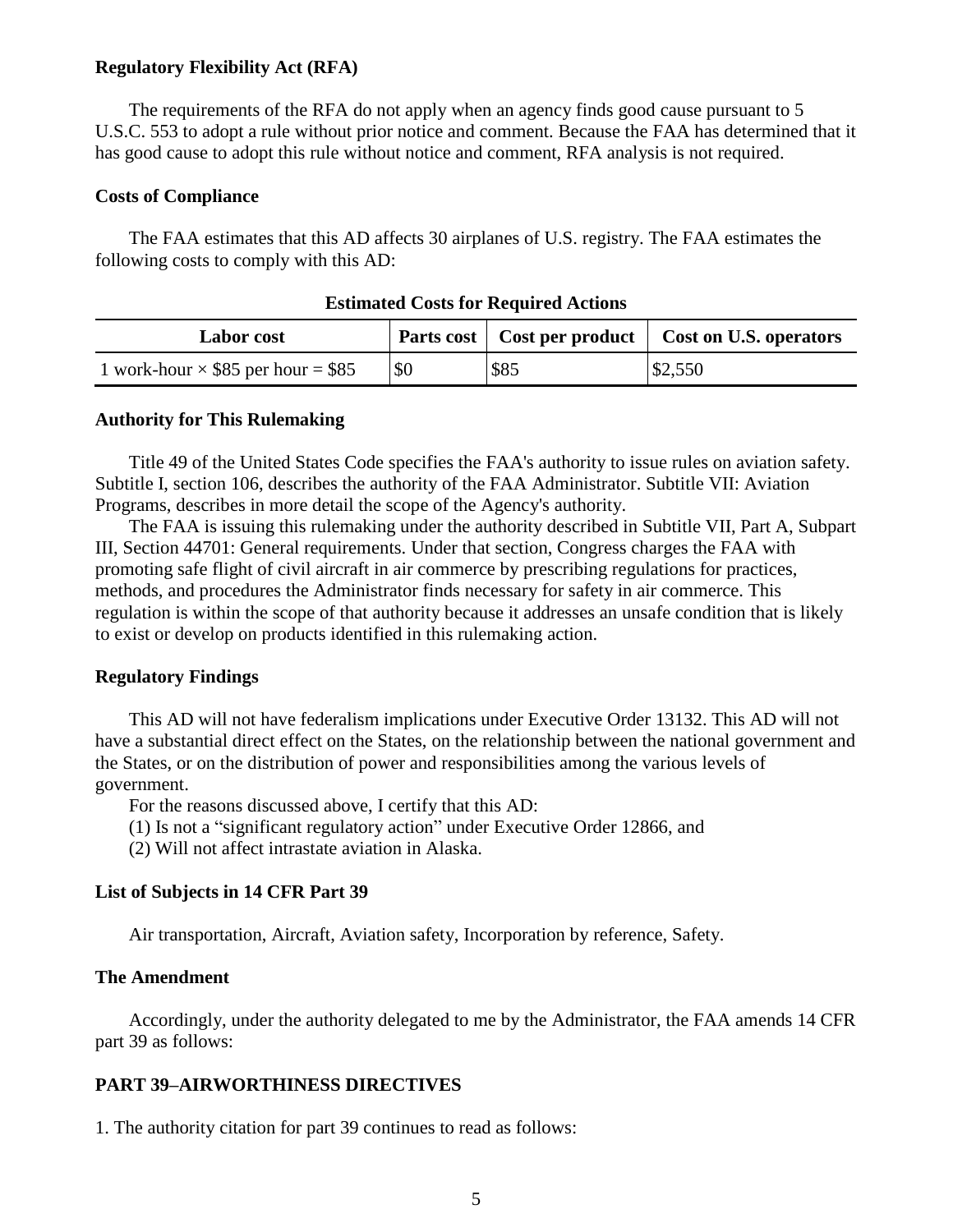Authority: 49 U.S.C. 106(g), 40113, 44701.

# **§ 39.13 [Amended]**

2. The FAA amends § 39.13 by adding the following new airworthiness directive: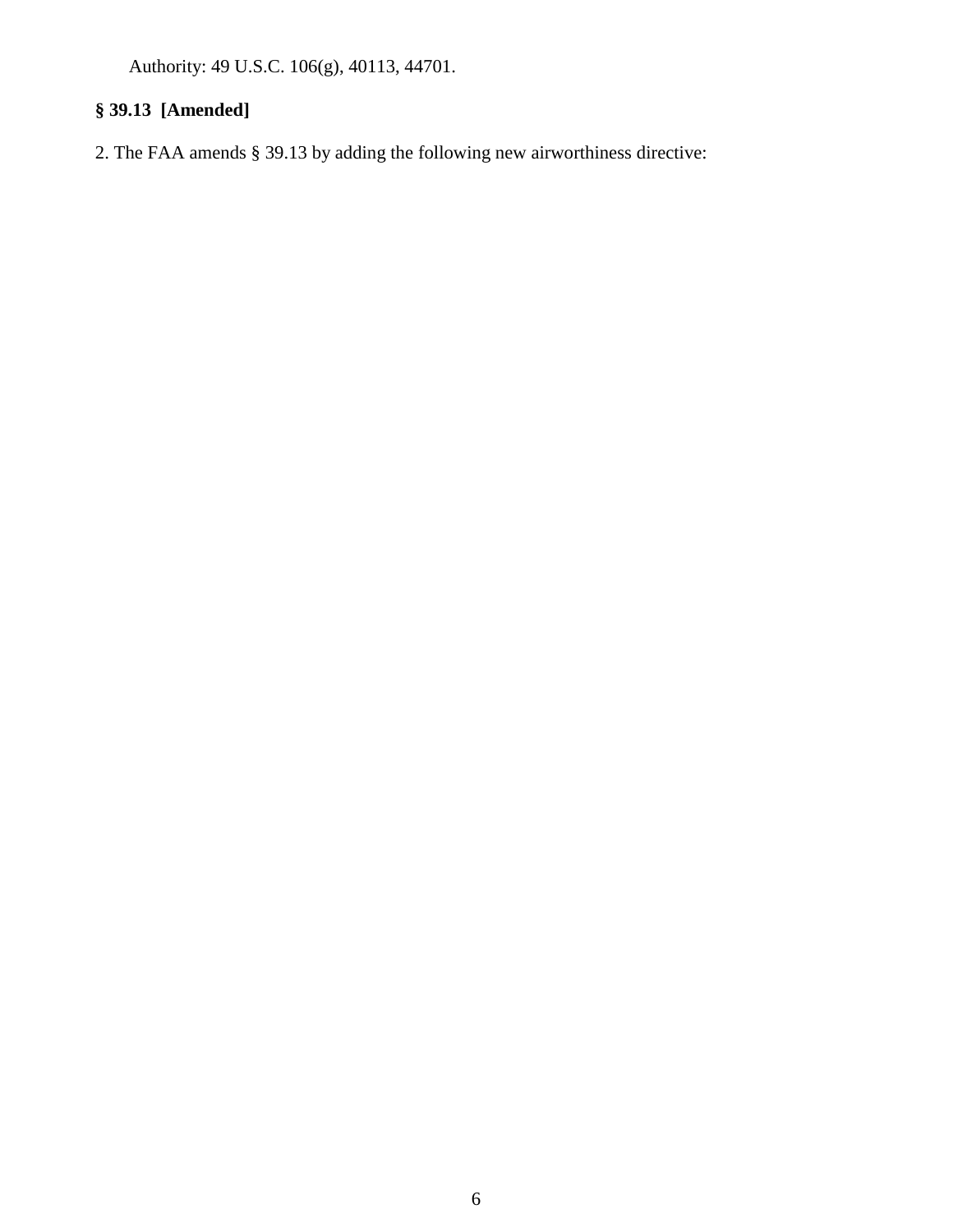

# **AIRWORTHINESS DIRECTIVE**

**www.faa.gov/aircraft/safety/alerts/** www.gpoaccess.gov/fr/advanced.html

**2022-11-03 Airbus SAS:** Amendment 39-22053; Docket No. FAA-2022-0585; Project Identifier MCAI-2022-00603-T.

## **(a) Effective Date**

This airworthiness directive (AD) is effective June 3, 2022.

## **(b) Affected ADs**

None.

## **(c) Applicability**

This AD applies to Airbus SAS Model A350-941 and -1041 airplanes, certificated in any category, as identified in European Union Aviation Safety Agency (EASA) Emergency AD 2022- 0079-E, dated May 5, 2022 (EASA Emergency AD 2022-0079-E).

## **(d) Subject**

Air Transport Association (ATA) of America Code 27, Flight controls.

## **(e) Unsafe Condition**

This AD was prompted by an indication that both elevator actuators of the PRIMary flight control computers (PRIMs) were considered faulty due to incorrect instructions with a new PRIM standard. The FAA is issuing this AD to address the faulty standard, which could lead to loss of control of the elevator surfaces, possibly resulting in loss of control of the airplane.

## **(f) Compliance**

Comply with this AD within the compliance times specified, unless already done.

## **(g) Requirements**

Except as specified in paragraph (h) of this AD: Comply with all required actions and compliance times specified in, and in accordance with, EASA Emergency AD 2022-0079-E.

## **(h) Exceptions to EASA Emergency AD 2022-0079-E**

(1) Where EASA Emergency AD 2022-0079-E refers to its effective date, this AD requires using the effective date of this AD.

(2) Where paragraph (1) of EASA Emergency AD 2022-0079-E specifies to "inform all flight crews, and, thereafter, operate the aeroplane accordingly," this AD does not require those actions as those actions are already required by existing FAA operating regulations.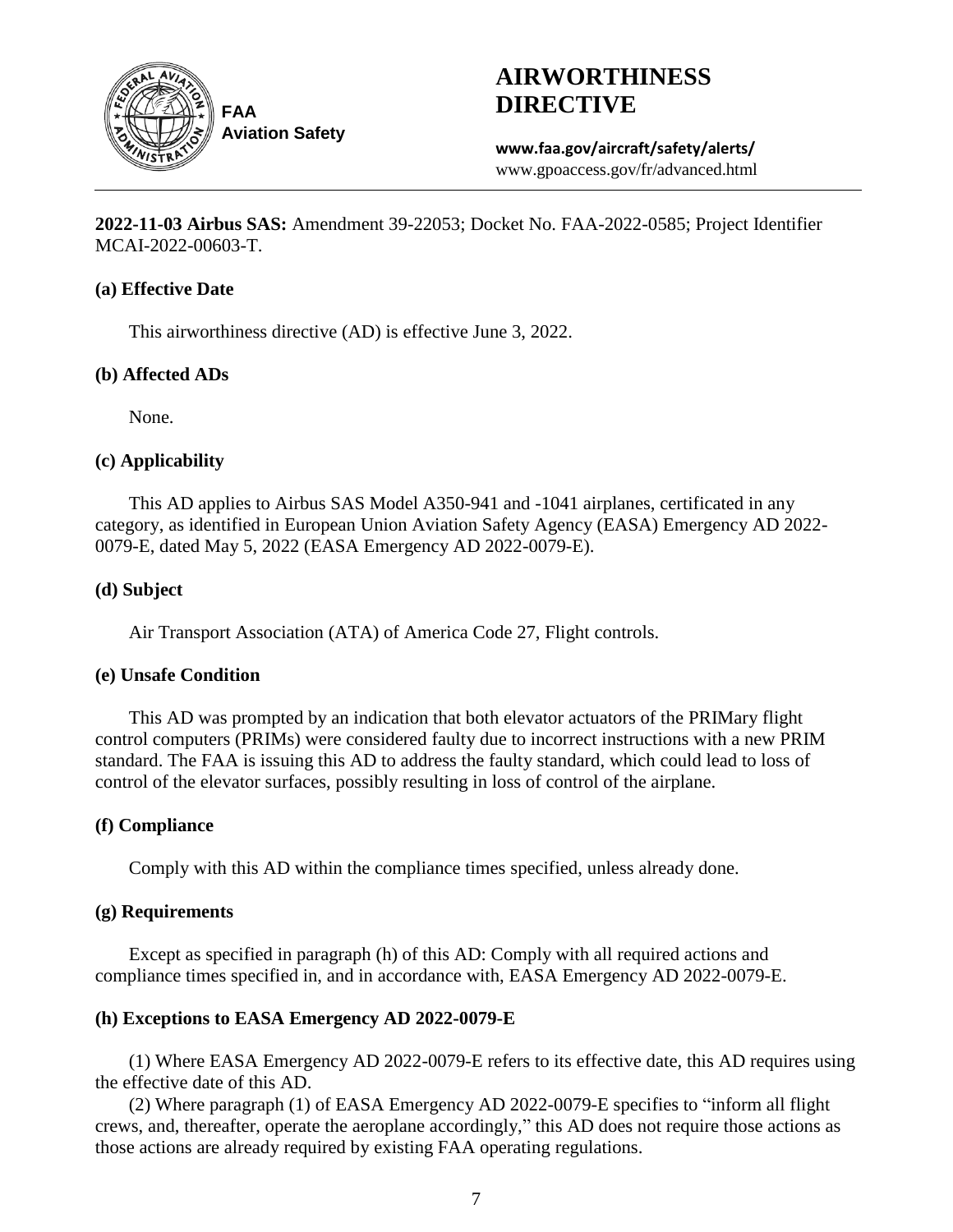(3) Where paragraph (3) of EASA Emergency AD 2022-0079-E specifies to "implement the instructions of the MER, as defined in [the EASA Emergency] AD," for this AD replace that phrase with "revise the operator's existing FAA-approved minimum equipment list (MEL) to incorporate the instructions of the MER."

(4) Where paragraph (4) of EASA Emergency AD 2022-0079-E specifies "operating the aeroplane accordingly," this AD does not require that action as that action is already required by existing FAA operating regulations.

(5) The "Remarks" section of EASA Emergency AD 2022-0079-E does not apply to this AD.

#### **(i) Additional AD Provisions**

The following provisions also apply to this AD:

(1) Alternative Methods of Compliance (AMOCs): The Manager, Large Aircraft Section, International Validation Branch, FAA, has the authority to approve AMOCs for this AD, if requested using the procedures found in 14 CFR 39.19. In accordance with 14 CFR 39.19, send your request to your principal inspector or responsible Flight Standards Office, as appropriate. If sending information directly to the Large Aircraft Section, International Validation Branch, send it to the attention of the person identified in paragraph (j) of this AD. Information may be emailed to: 9-AVS-AIR-730- AMOC@faa.gov. Before using any approved AMOC, notify your appropriate principal inspector, or lacking a principal inspector, the manager of the responsible Flight Standards Office.

(2) Contacting the Manufacturer: For any requirement in this AD to obtain instructions from a manufacturer, the instructions must be accomplished using a method approved by the Manager, Large Aircraft Section, International Validation Branch, FAA; or EASA; or Airbus SAS's EASA Design Organization Approval (DOA). If approved by the DOA, the approval must include the DOAauthorized signature.

#### **(j) Related Information**

For more information about this AD, contact Dan Rodina, Aerospace Engineer, Large Aircraft Section, International Validation Branch, FAA, 2200 South 216th St., Des Moines, WA 98198; phone 206-231-3225; email Dan.Rodina@faa.gov.

#### **(k) Material Incorporated by Reference**

(1) The Director of the Federal Register approved the incorporation by reference of the service information listed in this paragraph under 5 U.S.C. 552(a) and 1 CFR part 51.

(2) You must use this service information as applicable to do the actions required by this AD, unless this AD specifies otherwise.

(i) European Union Aviation Safety Agency (EASA) Emergency AD 2022-0079-E, dated May 5, 2022.

(ii) [Reserved]

(3) For EASA Emergency AD 2022-0079-E, contact EASA, Konrad-Adenauer-Ufer 3, 50668 Cologne, Germany; telephone +49 221 8999 000; email ADs@easa.europa.eu; internet www.easa.europa.eu. You may find this EASA AD on the EASA website at https://ad.easa.europa.eu.

(4) You may view this material at the FAA, Airworthiness Products Section, Operational Safety Branch, 2200 South 216th St., Des Moines, WA. For information on the availability of this material at the FAA, call 206-231-3195.

(5) You may view this material that is incorporated by reference at the National Archives and Records Administration (NARA). For information on the availability of this material at NARA, email fr.inspection@nara.gov, or go to https://www.archives.gov/federal-register/cfr/ibr-locations.html.